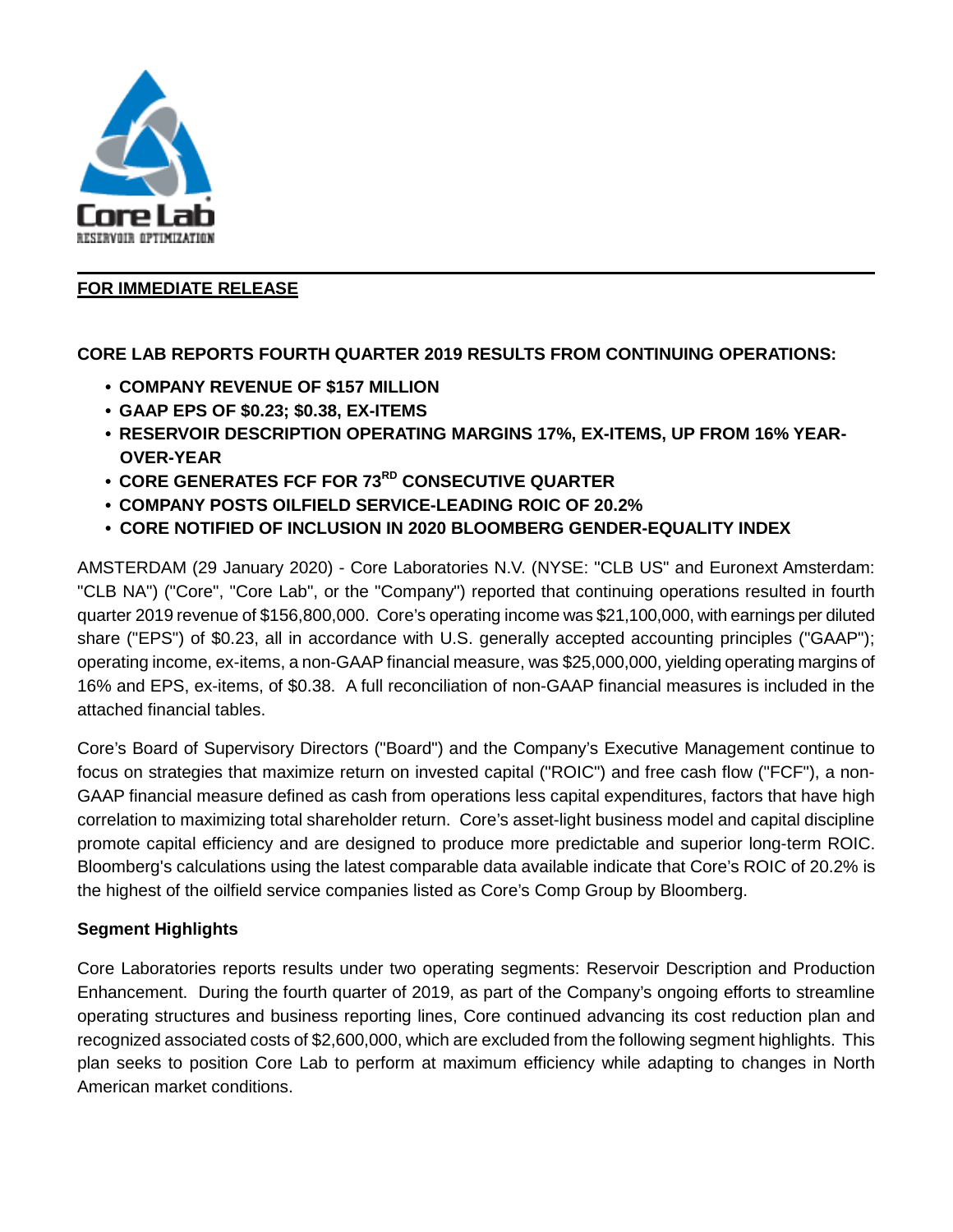#### *Reservoir Description*

Reservoir Description revenue in the fourth quarter of 2019 was \$102,600,000. The 6% sequential revenue decline, as compared to the third quarter of 2019, was attributed to slower than expected progression on international projects and a steep decline in U.S. activity during the fourth quarter of 2019. However, international revenue for Reservoir Description was up 7% in 2019 for the full-year, when excluding the divestiture of a non-strategic international operation in early 2019. Operating income for the fourth quarter of 2019 on a GAAP basis was \$14,200,000, while operating income, ex-items, was \$17,000,000, yielding operating margins, ex-items, of 17%, despite a sequential decline in client activity.

Reservoir Description operations are heavily exposed to international and offshore activity levels, with approximately 80% of its revenue sourced from outside of the U.S., where core, reservoir fluid and derived product samples originate from international projects. Core conducted services for both newly developed fields and brownfield extensions in offshore areas such as: Australia, Brazil, Guyana, Suriname, the Gulf of Mexico, the Middle East and offshore North America. These analytical programs provide accurate, comprehensive datasets of rock and hydrocarbon properties that are critical for optimizing reservoir appraisal, development and production.

In the fourth quarter of 2019, Core Lab, under the direction of Apache Corporation, initiated wellsite and laboratory analytical programs to determine the properties of rotary sidewall core samples and reservoir fluids from the Maka Central-1 well offshore Suriname. Core Lab is pleased to be assisting the technical experts at Apache Corporation in this important offshore discovery.

Also during the fourth quarter of 2019, Core conducted Fit-For-Reservoir™ core and fluid analytical programs for an operator working on Alaska's North Slope. Core Lab's Anchorage facility provided proprietary Non-Invasive Technologies for Reservoir Optimization<sup>SM</sup> ("NITRO<sup>SM</sup>") services, employing quick turn-around, noninvasive techniques. Digital Rock Characterization ("DRC"), one of the NITRO<sup>SM</sup> technologies, provided the client with data on reservoir quality, lithologic variations, pay-zone heterogeneities, porosity and permeability, along with other rock parameters. Initial data sets were delivered to the client within 48 hours from the time the rock samples arrived at Core's Anchorage facility. This allowed the client to utilize the datasets for both initial field drilling and future development decisions. DRC delivers a volumetric reconstruction of the core, allowing the end-user to visualize the recovered strata in three dimensional images. Moreover, Core leveraged its proprietary database of physically-measured laboratory data to quickly generate modeled petrophysical parameters on the new core. In addition, Continuous Scanning X-Ray Fluorescence ("CS-XRF"), another non-invasive technology, provided high-resolution elemental data. Using proprietary Core Lab methods, these elemental data are then converted to mineralogy on a millimeter-scale along the full length of the cored interval. The combination of Core Lab's proprietary DRC, CS-XRF and other non-invasive technologies yields results that are unmatched in the industry. NITRO<sup>SM</sup> is becoming a staple technology in characterizing both unconventional and conventional reservoirs. These cores from Alaska are now processing through the traditional program of physical laboratory measurements.

### *Production Enhancement*

Production Enhancement operations, largely focused on complex completions in unconventional, tight-oil reservoirs in the U.S. and conventional offshore development projects, posted fourth quarter 2019 revenue of \$54,200,000, down 15%, sequentially. Fourth quarter performance was impacted by a steep sequential decline in U.S. onshore well completion activity, which declined over 20%, as estimated by Rystad data and other sources. Operating income on a GAAP basis was \$6,600,000, while operating income, ex-items, was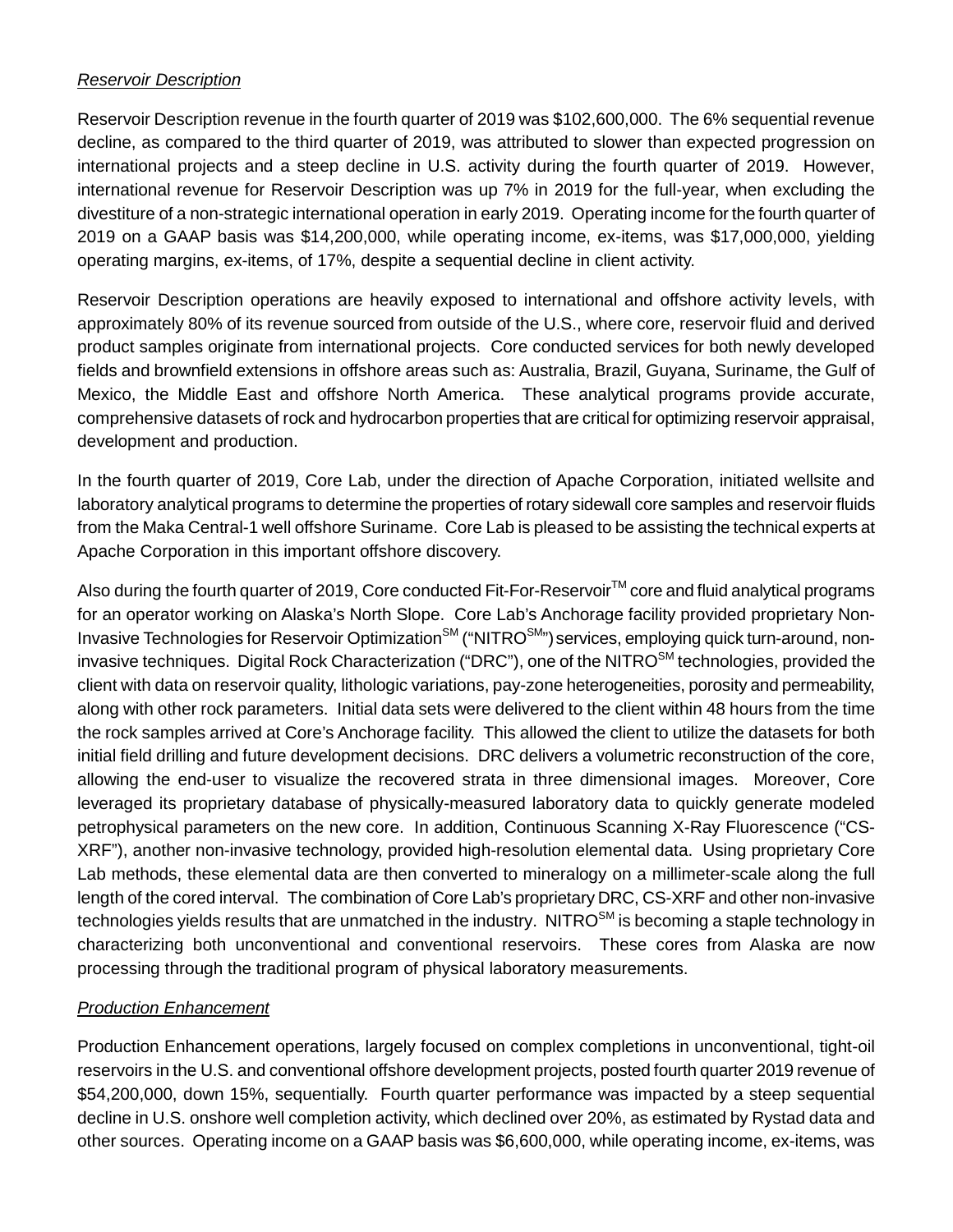\$7,500,000, which yielded operating margins of 14%. However, due to cost controls enacted in the fourth quarter, Production Enhancement decremental margin performance was in line with expectations.

Core Lab, a technological leader in the design of efficient and effective high-end energetic systems, continues its focus on the expansion of GoGun™ production to meet client demand. Core continues its investments into cutting edge manufacturing technologies to maximize efficiencies in GoGun<sup>TM</sup> production as demand grows. In addition, during the fourth quarter of 2019, the recently introduced ReFRAC™ product line has experienced increasing client acceptance. The ReFRAC<sup>TM</sup> technology is utilized in mechanically isolated re-stimulation programs where an internal string is used to isolate older, depleted stages in previously understimulated wells. The first-to-market ReFRAC™ technology creates a consistent hole size through two strings of casing. This re-completion method is gaining popularity because it allows operators to perforate, pump and stimulate new reservoir rock between the original stages of the well and increase hydrocarbon recovery without the expense of drilling and completing a new well. Operators using Core's ReFRAC<sup>TM</sup> technology have reported they can now complete twice as many stages per day compared to conventional perforating systems, reducing their operating costs and improving cash flow.

Also in the fourth quarter of 2019, field trials were successfully completed in preparation for the full commercial release of Core's innovative Pulse Wave<sup>™</sup> system, another technology focused on recompletion of existing wells. Combining proprietary propellants with Core's other patented high-end energetic products, the Pulse Wave<sup>TM</sup> technology facilitates recompletion programs when standard plug and perf methods are not an option due to pre-existing perforations in the well. The Pulse Wave<sup>TM</sup> system uses a unique energy transfer technology to trigger multiple perforating guns with high reliability and reduced hardware requirements. During field trials, the Pulse Wave™ technology achieved a 100% success rate across multiple stages on a dozen wells, potentially saving clients significant operating time and costs in the Permian Basin, Bakken, and Barnett plays.

Core's diagnostic technology services continue to demonstrate value in offshore completions. Core was initially engaged to perform completion diagnostic services on a deepwater well in the Gulf of Mexico in 2017. SpectraStim™, SpectraScan<sup>®</sup>, and PackScan<sup>®</sup> imaging technologies were deployed on Miocene strata to evaluate the sand control completion program in this offshore well. When the initial work identified voids in the gravel pack, Core was able to advise the client on a remediation plan. Following remediation, the interval was re-scanned, and Core verified that the voids were eliminated. Core's assistance reduced the risk of potentially costly damage to the production tubing and equipment. During the fourth quarter of 2019, Core Lab was reengaged to deploy PackScan<sup>®</sup> in the same well to determine the current integrity of the gravel pack after two years of production. The objective was to identify the location of produced proppant and formation solids. While these results are currently under evaluation, it demonstrates how Core Lab's completion diagnostics can also be used to assess the stability of a sand control program over time.

### *Free Cash Flow, Dividends and Share Repurchases*

During the fourth quarter of 2019, Core continued to generate FCF, with cash from operations of \$21,300,000 and capital expenditures of \$4,700,000, yielding FCF of \$16,600,000.

The fourth quarter of 2019 also marks the 73<sup>rd</sup> consecutive quarter that the Company generated positive FCF. Core's fourth quarter 2019 free cash was returned to Core's shareholders via the Company's regular quarterly dividend. As announced on 30 December 2019, Core's Board of Supervisory Directors approved a plan to reduce the Company's future quarterly dividends to \$0.25 per share beginning in the first quarter of 2020. While the Company will continue to monitor and implement operating efficiencies and cost reductions,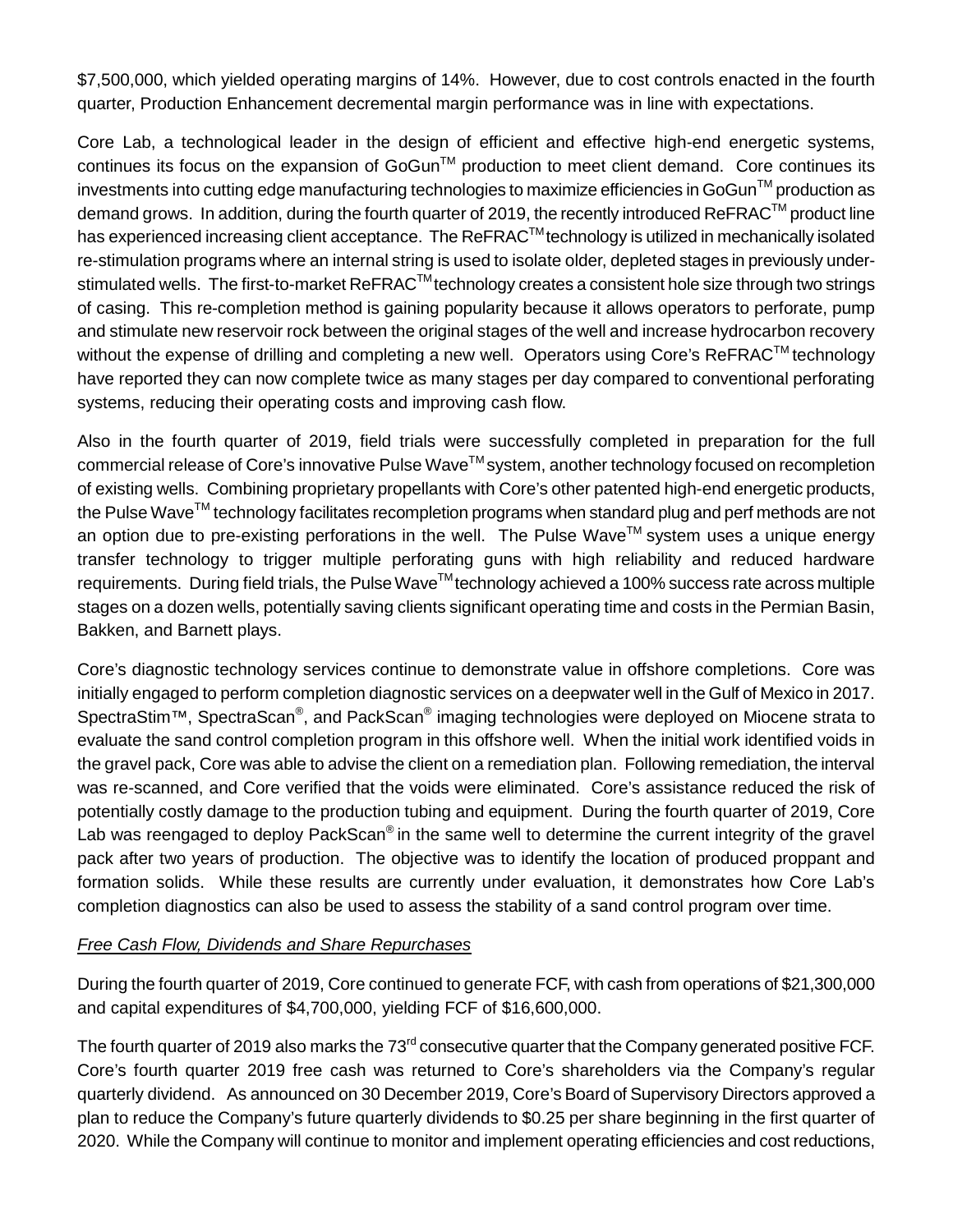Core believes reducing future quarterly dividends will preserve Core's strong balance sheet. Based upon a quarterly dividend of \$0.25 per share and the number of shares outstanding as of 31 December 2019, the annual dividend distribution would approximate \$44 million. For the 2019 full year, and after funding its 2019 capex program, the Company generated \$67 million of FCF, or \$23 million of FCF in excess of the planned future annual dividend distribution. This provides additional flexibility in the Company's capital allocation policy. Core continues to generate significant levels of FCF, which will be returned to shareholders via the Company's regular quarterly dividend and opportunistic share repurchases, as well as to manage the Company's level of outstanding debt.

In January 2020, Core reinitiated its share repurchase program, buying 20,000 shares at an average share price of \$40.17. Core anticipates additional share repurchases during the first quarter of 2020, while also reducing levels of debt on its outstanding revolving credit facility.

On 8 October 2019, the Board announced a quarterly cash dividend of \$0.55 per share of common stock, which was paid on 19 November 2019 to shareholders of record on 18 October 2019. Dutch withholding tax was deducted from the dividend at a rate of 15%.

On 14 January 2020, the Board announced a quarterly cash dividend of \$0.25 per share of common stock, payable on 14 February 2020 to shareholders of record on 24 January 2020. Dutch withholding tax will be deducted from the dividend at a rate of 15%.

## *Return On Invested Capital*

Core Lab's ROIC of 20.2% is the highest of the peer group compiled and reported by Bloomberg. The Company's Board has established an internal performance metric of achieving a leading relative ROIC performance compared with the oilfield service companies listed as Core's Comp Group by Bloomberg. The Company and its Board believe that ROIC is a leading long-term performance metric used by shareholders to determine the relative investment value of publicly-traded companies. Further, the Company and its Board believe that shareholders will benefit if Core consistently performs at high levels of ROIC relative to its Comp Group. Core Lab's commitment to capital stewardship is driven in part by the Company's continuing philosophy of having a low capital-intensive business, averaging less than 4% of Company revenues.

According to the latest Comp Group financial information from Bloomberg, Core's ROIC is the highest of any comparably-sized oilfield service company (greater than \$1.5 billion market capitalization). Comp Group companies listed by Bloomberg include: Halliburton, Schlumberger, National Oilwell Varco, Baker Hughes, TGS-NOPEC Geophysical Company, Wood (formerly known as "The Wood Group"), and Apergy, among others. Core Lab is one of only three of the 18 companies listed in the Comp Group posting ROIC that exceeded their Weighted Average Cost of Capital ("WACC"). Core's ratio of ROIC to WACC is the highest of any company in the Comp Group.

## *Environmental, Social and Governance*

On 14 November 2019, Bloomberg announced that Core Lab would be one of the 325 companies, out of over 5,000 publicly-traded companies from 50 industries representing 42 countries and regions, to be included in the 2020 Bloomberg Gender-Equality Index ("BGEI"). The BGEI, with its focus on gender equality in the workplace, is yet another metric by which investors can gauge a company's commitment to environmental, social and governance factors across industries.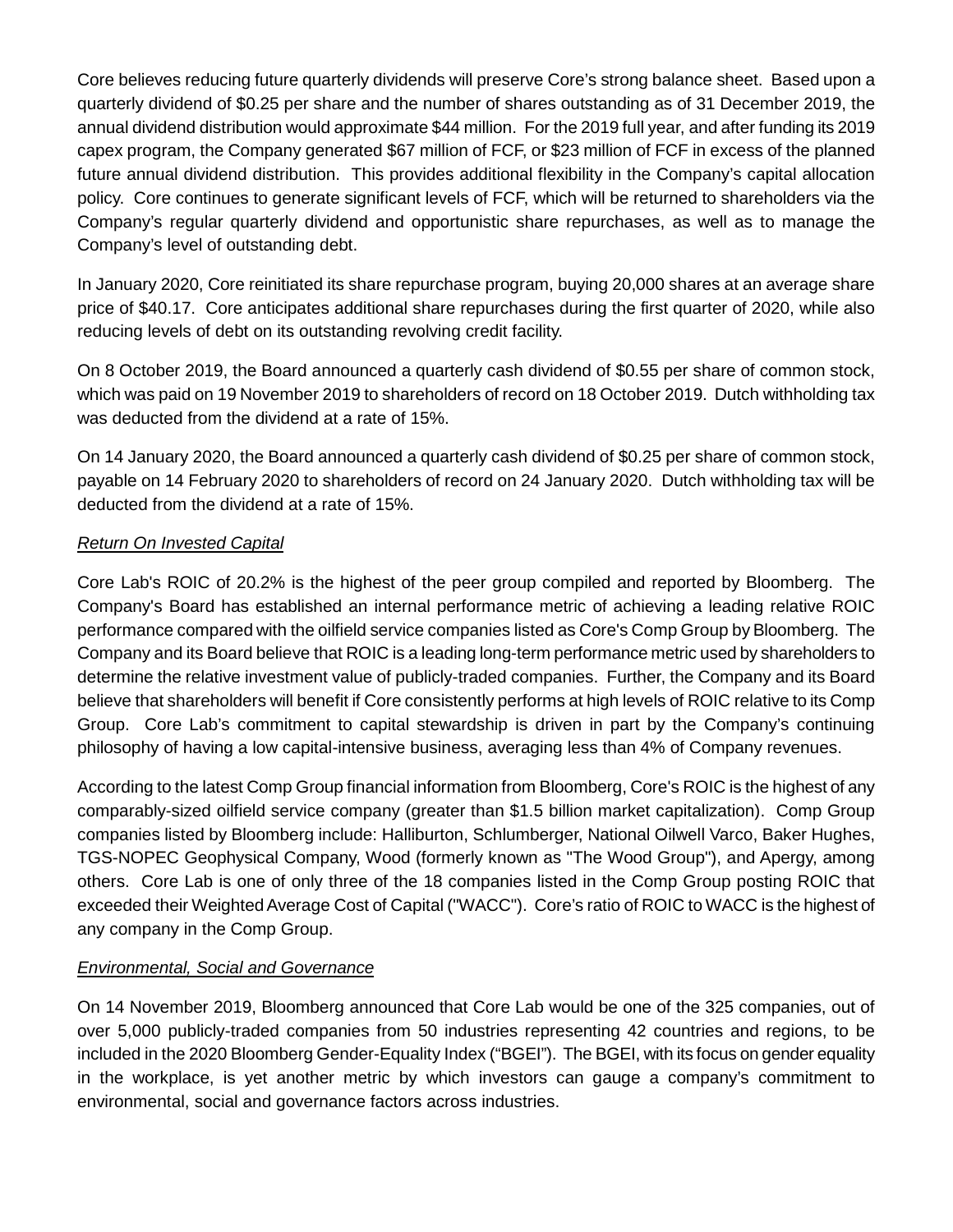## *First Quarter 2020 Revenue and EPS Guidance*

Consistent with the initial guidance provided on 30 December 2019, Core projects consolidated first quarter 2020 revenue of approximately \$159,000,000 to \$164,000,000 and operating income of approximately \$25,000,000 to \$27,000,000, yielding operating margins of approximately 16%. The Company's EPS for the first quarter of 2020, using an effective tax rate of 20%, is projected to be \$0.39 to \$0.41. Further, the Company will continue to execute on planned opportunities to efficiently align the business with market conditions.

Core Lab's first quarter 2020 guidance is based on projections for the underlying operations and excludes gains or losses in foreign exchange.

### *Succession Planning Announcements*

## *David Demshur to Retire at End of 2020*

David Demshur, after more than 25 years as Core Lab's Chairman and Chief Executive Officer, a tenure rarely achieved in any industry, is announcing his plans to retire effective 31 December 2020. Mr. Demshur will transition from the roles of Chairman and Chief Executive Officer on 20 May 2020, coinciding with Core Lab's Annual Shareholders' Meeting. Mr. Demshur will not seek re-nomination to the Company's Supervisory Board of Directors in 2020. Mr. Demshur's retirement, at the age of 65, follows more than 40 years of dedicated leadership and innovation at Core Lab. He led the management buyout of Core Lab in 1994 and its IPO in 1995. Since the IPO, and under Mr. Demshur's leadership, Core Lab's total shareholder return has consistently outperformed the other members of the Philadelphia Oil Service Sector Index in the aggregate. This superior performance was driven by the execution of the Company's long-standing growth strategies and disciplined adherence to the Company's three financial tenets. Also, during Mr. Demshur's leadership, Core Lab significantly expanded its portfolio of services and products and global business, now operating in more than 50 countries.

## *Lawrence Bruno to be appointed Chairman and Chief Executive Officer in addition to serving in his current roles as President and Chief Operating Officer*

Effective 20 May 2020, Lawrence Bruno, currently a member of the Company's Board of Supervisory Directors, will succeed David Demshur as the Company's Chairman and Chief Executive Officer in addition to serving in his current roles as President and Chief Operating Officer. Mr. Bruno holds a Master's degree in geology, has been in the industry for more than 35 years, and with Core Lab for more than 21 years. As President and Chief Operating Officer, Mr. Bruno has led the Company's global operations for both of its business segments, Reservoir Description and Production Enhancement. Over the last several years, Mr. Bruno has served as a technical spokesperson for many investor presentations and panels in the oil and gas industry, and has been instrumental in driving the Company's technology innovation that will continue to be a critical strength in the years to come.

### *Earnings Call Scheduled*

The Company has scheduled a conference call to discuss Core's fourth quarter 2019 earnings announcement. The call will begin at 7:30 a.m. CST / 2:30 p.m. CET on Thursday, 30 January 2020. To listen to the call, please go to Core's website at www.corelab.com.

Core Laboratories N.V. is a leading provider of proprietary and patented reservoir description and production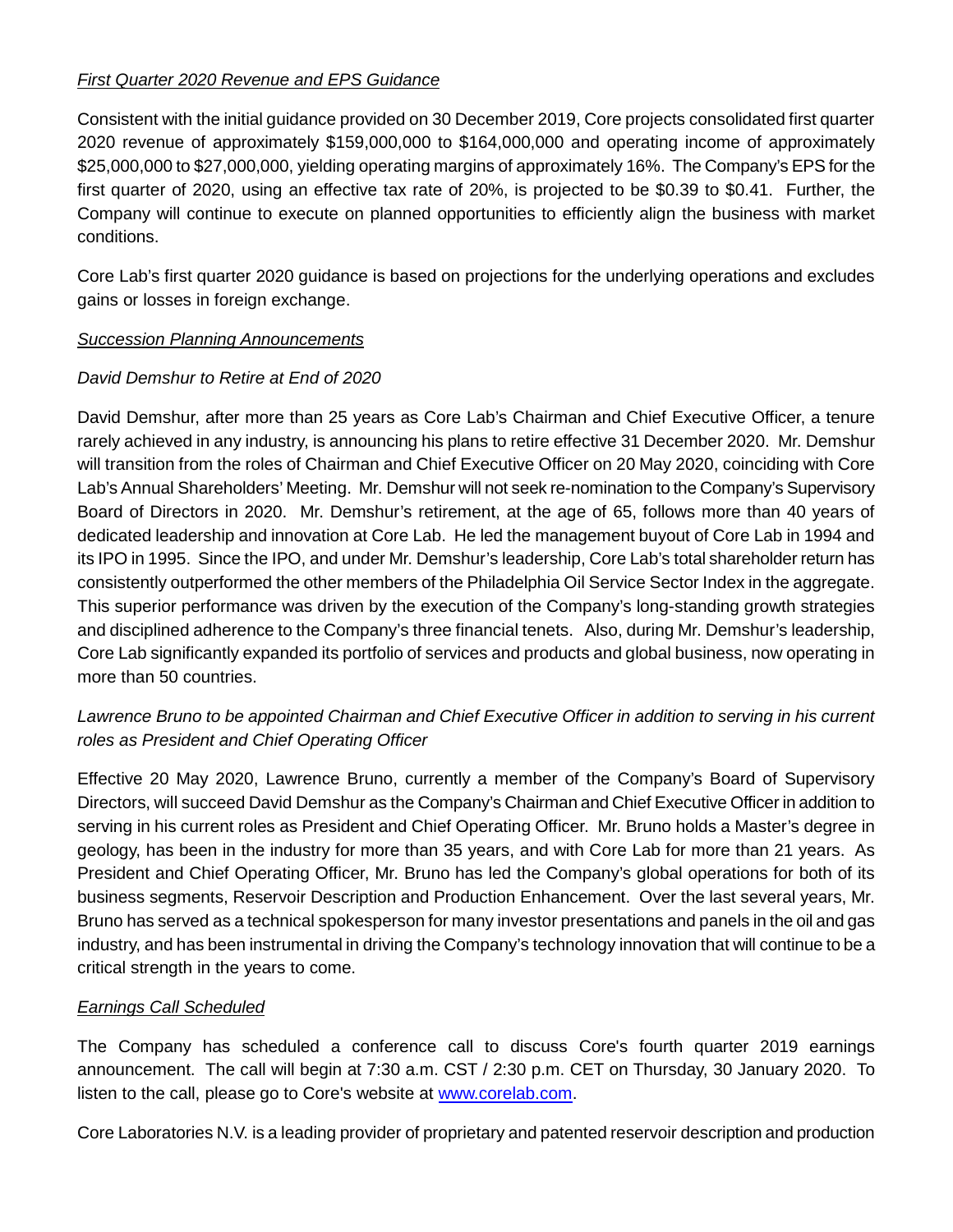enhancement services and products used to optimize petroleum reservoir performance. The Company has over 70 offices in more than 50 countries and is located in every major oil-producing province in the world. This release, as well as other statements we make, includes forward-looking statements regarding the future revenue, profitability, business strategies and developments of the Company made in reliance upon the safe harbor provisions of Federal securities law. The Company's outlook is subject to various important cautionary factors, including risks and uncertainties related to the oil and natural gas industry, business conditions, international markets, international political climates and other factors as more fully described in the Company's most recent Forms 10-K, 10-Q and 8-K filed with or furnished to the U.S. Securities and Exchange Commission. These important factors could cause the Company's actual results to differ materially from those described in these forward-looking statements. Such statements are based on current expectations of the Company's performance and are subject to a variety of factors, some of which are not under the control of the Company. Because the information herein is based solely on data currently available, and because it is subject to change as a result of changes in conditions over which the Company has no control or influence, such forward-looking statements should not be viewed as assurance regarding the Company's future performance. The Company undertakes no obligation to publicly update or revise any forward-looking statement to reflect events or circumstances that may arise after the date of this press release, except as required by law.

Visit the Company's website at www.corelab.com. Connect with Core Lab on Facebook, LinkedIn and YouTube.

For more information, contact:

Gwen Schreffler - SVP Corporate Development and Investor Relations, +1 713 328 6210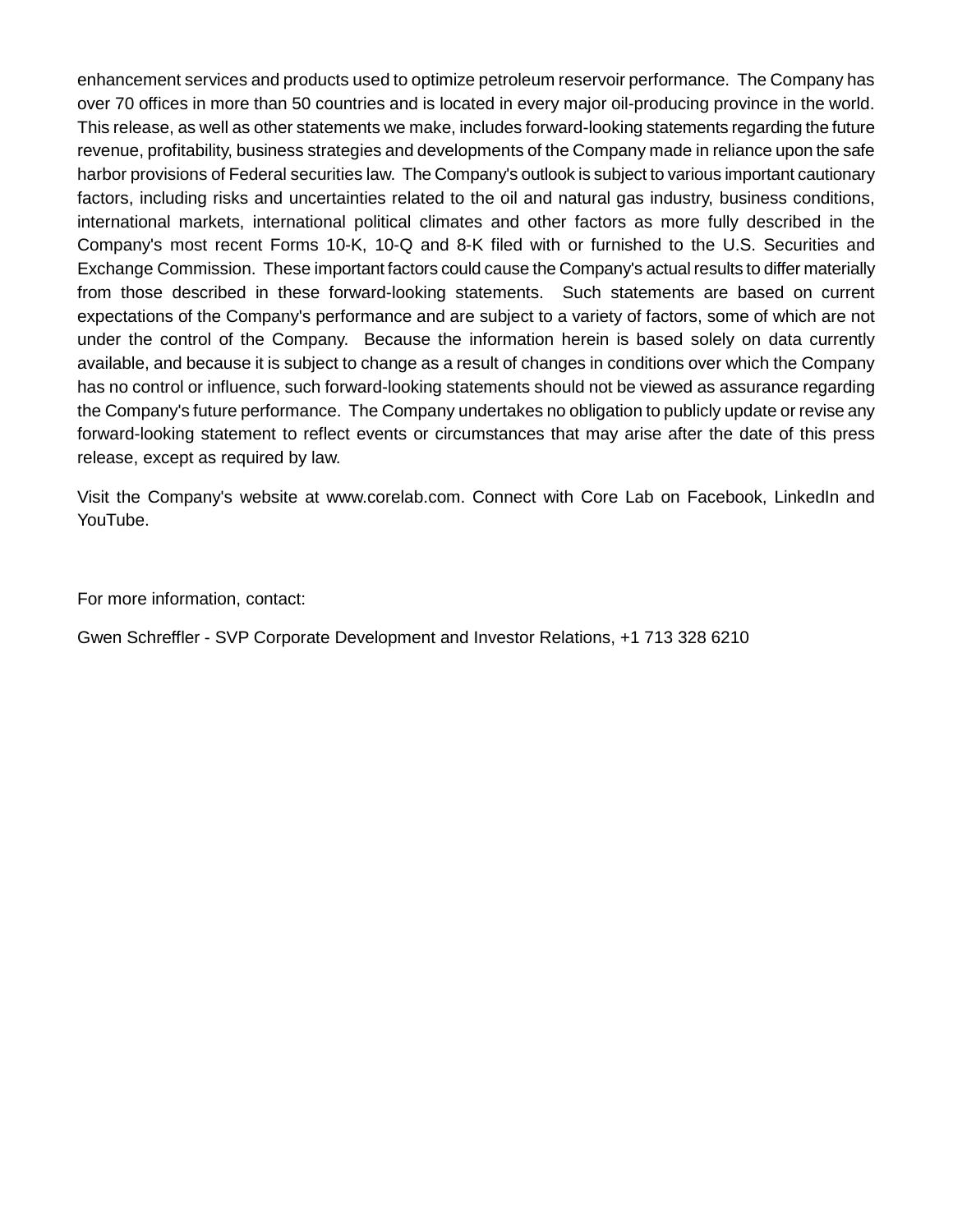#### **CONDENSED CONSOLIDATED STATEMENTS OF OPERATIONS**

(amounts in thousands, except per share data) (Unaudited)

|                                                                      |                          |                      |               | <b>Three Months Ended</b> |                      | % Variance |            |            |
|----------------------------------------------------------------------|--------------------------|----------------------|---------------|---------------------------|----------------------|------------|------------|------------|
|                                                                      |                          | December 31,<br>2019 |               | September 30,<br>2019     | December 31,<br>2018 |            | vs. Q3-19  | vs. Q4-18  |
| <b>REVENUE</b>                                                       | \$                       | 156,778              | \$            | 173,200                   | \$                   | 173,207    | (9.5)%     | (9.5)%     |
| <b>OPERATING EXPENSES:</b>                                           |                          |                      |               |                           |                      |            |            |            |
| Costs of services and sales                                          |                          | 117,749              |               | 125,996                   |                      | 125,694    | (6.5)%     | (6.3)%     |
| General and administrative expenses                                  |                          | 9,773                |               | 11,012                    |                      | 24,721     | $(11.3)\%$ | $(60.5)\%$ |
| Depreciation and amortization                                        |                          | 5,535                |               | 5,697                     |                      | 5,721      | (2.8)%     | $(3.3)\%$  |
| Other (income) expense, net                                          |                          | 2,666                |               | (712)                     |                      | (907)      | <b>NM</b>  | <b>NM</b>  |
| Total operating expenses                                             |                          | 135,723              |               | 141,993                   |                      | 155,229    | (4.4)%     | $(12.6)\%$ |
| <b>OPERATING INCOME</b>                                              |                          | 21,055               |               | 31,207                    |                      | 17,978     | $(32.5)\%$ | 17.1%      |
| Interest expense                                                     |                          | 3,588                |               | 3,662                     |                      | 3,634      | (2.0)%     | (1.3)%     |
| Income from continuing operations<br>before income tax expense       |                          | 17,467               |               | 27,545                    |                      | 14,344     | $(36.6)\%$ | 21.8%      |
| Income tax expense                                                   |                          | 7,177                |               | 3,335                     |                      | 5,750      | 115.2%     | 24.8%      |
| Income from continuing operations<br>Income (loss) from discontinued |                          | 10,290               |               | 24,210                    |                      | 8,594      | $(57.5)\%$ | 19.7%      |
| operations, net of income taxes                                      |                          |                      |               | (397)                     |                      | 408        | <b>NM</b>  | <b>NM</b>  |
| Net income                                                           |                          | 10,290               |               | 23,813                    |                      | 9,002      | (56.8)%    | 14.3%      |
| Net income (loss) attributable to non-<br>controlling interest       |                          | (40)                 |               | 84                        |                      | 167        | <b>NM</b>  | <b>NM</b>  |
| Net income attributable to Core<br>Laboratories N.V.                 | \$                       | 10,330               | \$            | 23,729                    | \$                   | 8,835      | $(56.5)\%$ | 16.9%      |
| <b>Diluted EPS from continuing</b><br>operations                     | \$                       | 0.23                 | \$            | 0.54                      | \$                   | 0.19       | (57.4)%    | 21.1%      |
| <b>Diluted EPS attributable to Core</b><br>Laboratories N.V.         | \$                       | 0.23                 | \$            | 0.53                      | \$                   | 0.20       | $(56.6)\%$ | 15.0%      |
| Weighted average diluted common<br>shares outstanding                |                          | 44,634               |               | 44,716                    |                      | 44,401     | (0.2)%     | 0.5%       |
| Effective tax rate                                                   |                          | 41%                  |               | 12%                       |                      | 40%        | <b>NM</b>  | <b>NM</b>  |
| <b>SEGMENT INFORMATION:</b>                                          |                          |                      |               |                           |                      |            |            |            |
| Revenue:                                                             |                          |                      |               |                           |                      |            |            |            |
| <b>Reservoir Description</b>                                         | \$                       | 102,617              | \$            | 109,339                   | \$                   | 106,557    | (6.1)%     | (3.7)%     |
| <b>Production Enhancement</b>                                        |                          | 54,161               |               | 63,861                    |                      | 66,650     | $(15.2)\%$ | $(18.7)\%$ |
| Total                                                                | $\overline{\mathcal{F}}$ | 156,778              | $\frac{1}{2}$ | 173,200                   | \$                   | 173,207    | (9.5)%     | (9.5)%     |
| <b>Operating income:</b>                                             |                          |                      |               |                           |                      |            |            |            |
| <b>Reservoir Description</b>                                         | \$                       | 14,248               | \$            | 18,835                    | \$                   | 10,374     | $(24.4)\%$ | 37.3%      |
| <b>Production Enhancement</b>                                        |                          | 6,586                |               | 11,456                    |                      | 7,682      | $(42.5)\%$ | $(14.3)\%$ |
| Corporate and Other                                                  |                          | 221                  |               | 916                       |                      | (78)       | <b>NM</b>  | <b>NM</b>  |
| Total                                                                | \$                       | 21,055               | $\frac{1}{2}$ | 31,207                    | $\frac{1}{2}$        | 17,978     | $(32.5)\%$ | 17.1%      |

*"NM" means not meaningful*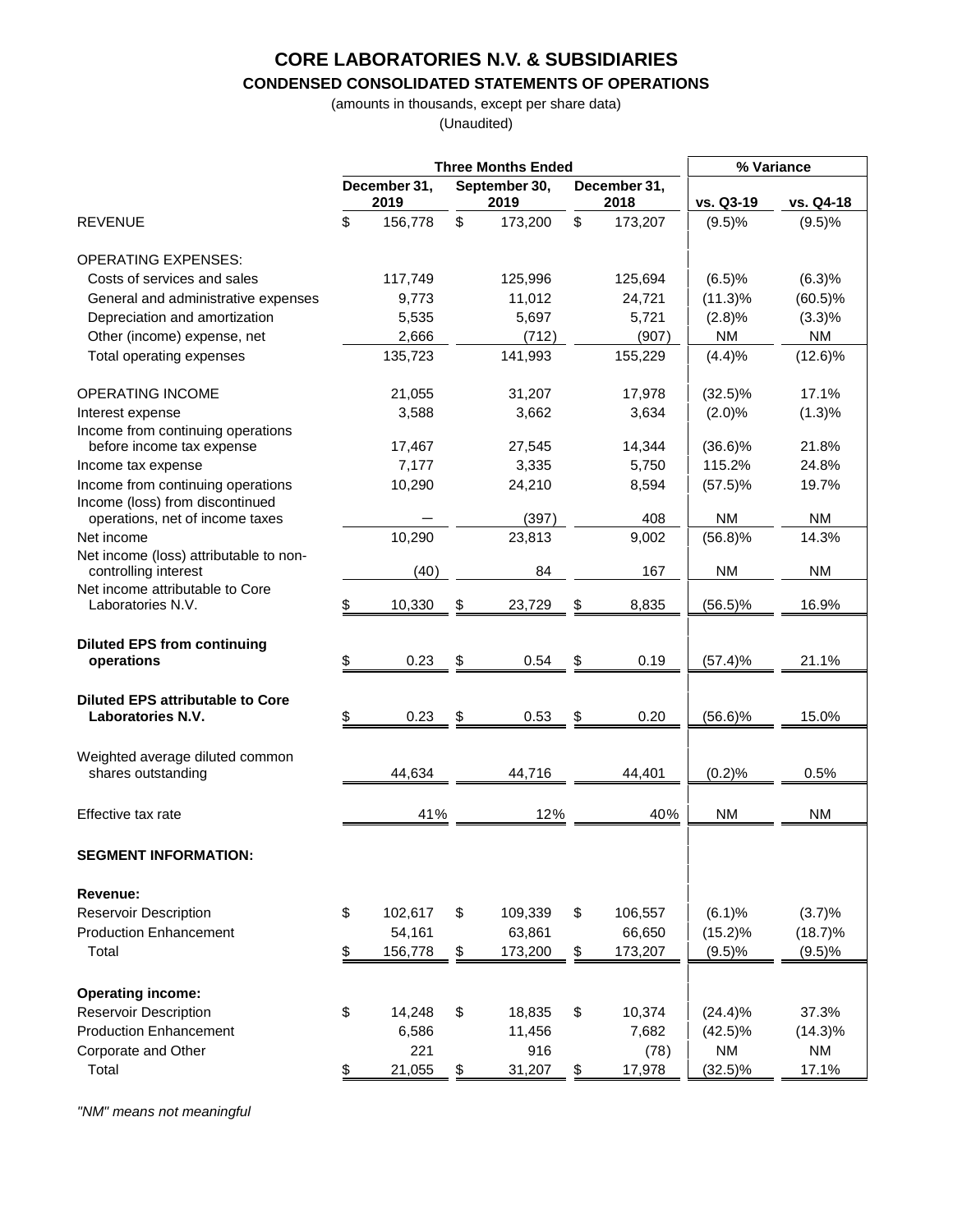### **CONDENSED CONSOLIDATED STATEMENTS OF OPERATIONS**

(amounts in thousands, except per share data)

 $\mathbf{r}$ 

(Unaudited)

|                                                                 | <b>Twelve Months ended</b> |    | % Variance           |            |
|-----------------------------------------------------------------|----------------------------|----|----------------------|------------|
|                                                                 | December 31,<br>2019       |    | December 31,<br>2018 |            |
| <b>REVENUE</b>                                                  | \$<br>668,210              | \$ | 700,846              | (4.7)%     |
| <b>OPERATING EXPENSES:</b>                                      |                            |    |                      |            |
| Costs of services and sales                                     | 495,579                    |    | 496,964              | (0.3)%     |
| General and administrative expenses                             | 48,023                     |    | 62,910               | $(23.7)\%$ |
| Depreciation and amortization                                   | 22,605                     |    | 23,087               | $(2.1)\%$  |
| Other (income) expense, net                                     | 5,319                      |    | (737)                | <b>NM</b>  |
| Total operating expenses                                        | 571,526                    |    | 582,224              | (1.8)%     |
| <b>OPERATING INCOME</b>                                         | 96,684                     |    | 118,622              | $(18.5)\%$ |
| Interest expense                                                | 14,690                     |    | 13,328               | 10.2%      |
| Income from continuing operations before income tax expense     | 81,994                     |    | 105,294              | $(22.1)\%$ |
| Income tax expense (benefit)                                    | (12, 290)                  |    | 25,447               | <b>NM</b>  |
| Income from continuing operations                               | 94,284                     |    | 79,847               | 18.1%      |
| Income (loss) from discontinued operations, net of income taxes | 7,833                      |    | (58)                 | <b>NM</b>  |
| Net income                                                      | 102,117                    |    | 79,789               | 28.0%      |
| Net income attributable to non-controlling interest             | 134                        |    | 263                  | <b>NM</b>  |
| Net income attributable to Core Laboratories N.V.               | \$<br>101,983              | \$ | 79,526               | 28.2%      |
| <b>Diluted EPS from continuing operations</b>                   | \$<br>2.11                 | \$ | 1.80                 | 17.2%      |
| Diluted EPS attributable to Core Laboratories N.V.              | \$<br>2.28                 | \$ | 1.79                 | 27.4%      |
| Weighted average diluted common shares outstanding              | 44,646                     |    | 44,474               | 0.4%       |
| Effective tax rate                                              | (15)%                      |    | 24%                  | <b>NM</b>  |
| <b>SEGMENT INFORMATION:</b>                                     |                            |    |                      |            |
| Revenue:                                                        |                            |    |                      |            |
| <b>Reservoir Description</b>                                    | \$<br>420,897              | \$ | 413,082              | 1.9%       |
| <b>Production Enhancement</b>                                   | 247,313                    |    | 287,764              | $(14.1)\%$ |
| Total                                                           | \$<br>668,210              | \$ | 700,846              | (4.7)%     |
| <b>Operating income:</b>                                        |                            |    |                      |            |
| <b>Reservoir Description</b>                                    | \$<br>55,140               | \$ | 54,847               | 0.5%       |
| <b>Production Enhancement</b>                                   | 38,378                     | \$ | 63,039               | $(39.1)\%$ |
| Corporate and Other                                             | 3,166                      |    | 736                  | <b>NM</b>  |
| Total                                                           | \$<br>96,684               | \$ | 118,622              | $(18.5)\%$ |

*"NM" means not meaningful*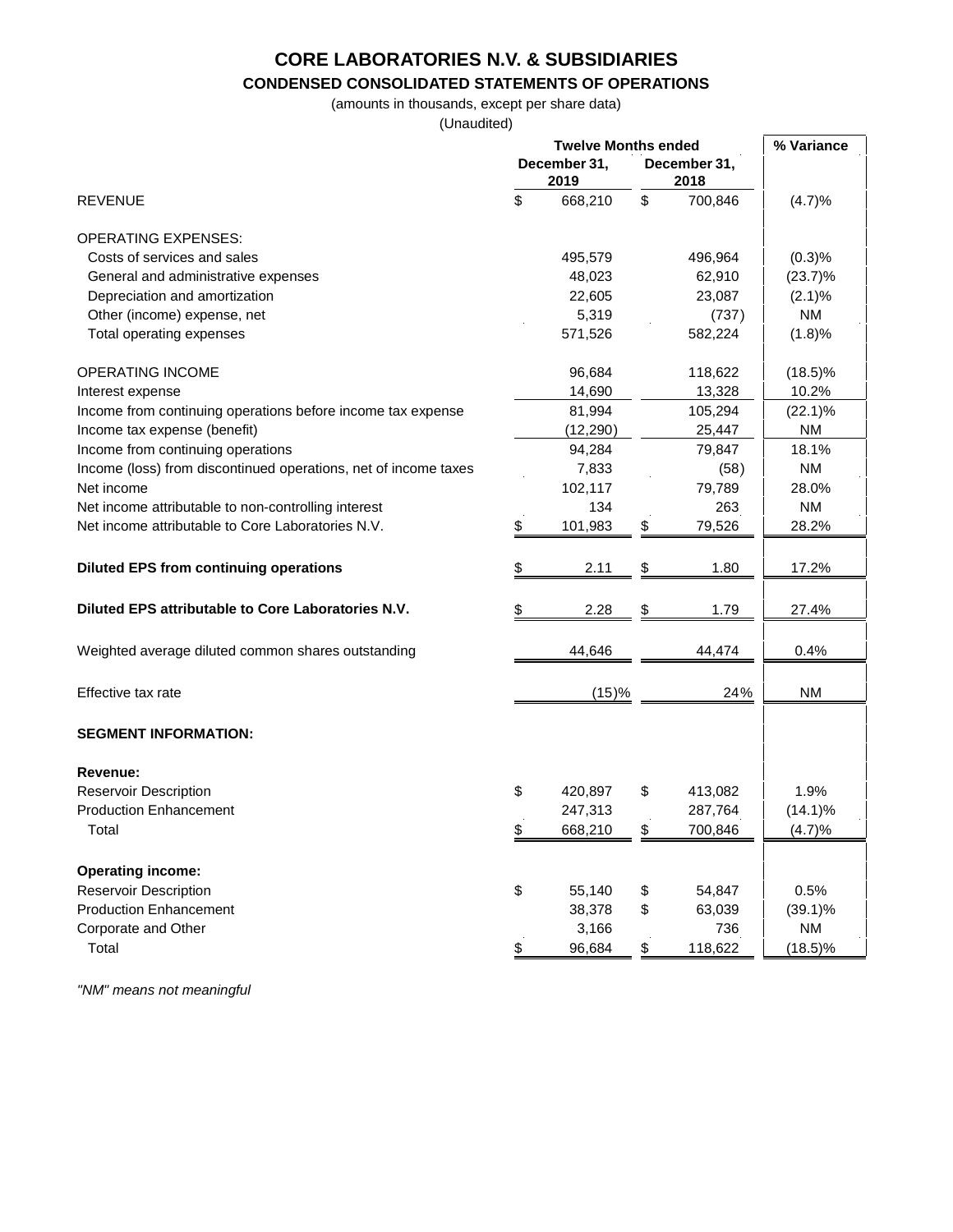#### **CONDENSED CONSOLIDATED BALANCE SHEET**

(amounts in thousands**)**

(Unaudited)

|                                                   |                             |         |                              |         |                             |         | % Variance |            |
|---------------------------------------------------|-----------------------------|---------|------------------------------|---------|-----------------------------|---------|------------|------------|
| <b>ASSETS:</b>                                    | <b>December</b><br>31, 2019 |         | <b>September</b><br>30, 2019 |         | <b>December</b><br>31, 2018 |         | vs. Q3-19  | vs. Q4-18  |
| Cash and cash equivalents                         | \$                          | 11,092  | \$                           | 13,128  | \$                          | 13,116  | $(15.5)\%$ | $(15.4)\%$ |
| Accounts receivable, net                          |                             | 131,579 |                              | 137,355 |                             | 129,157 | (4.2)%     | 1.9%       |
| Inventory                                         |                             | 50,163  |                              | 53,528  |                             | 45,664  | (6.3)%     | 9.9%       |
| Other current assets                              |                             | 28,403  |                              | 26,675  |                             | 43,040  | 6.5%       | (34.0)%    |
| <b>Total Current Assets</b>                       |                             | 221,237 |                              | 230,686 |                             | 230,977 | (4.1)%     | (4.2)%     |
| Property, plant and equipment, net                |                             | 123,506 |                              | 125,078 |                             | 122,917 | (1.3)%     | 0.5%       |
| Right-of-use assets                               |                             | 75,697  |                              | 76,238  |                             |         | (0.7)%     | <b>NM</b>  |
| Intangibles, goodwill and other long-term assets, |                             |         |                              |         |                             |         |            |            |
| net                                               |                             | 354,233 |                              | 355,694 |                             | 294,933 | (0.4)%     | 20.1%      |
| <b>Total assets</b>                               | \$                          | 774,673 | S                            | 787,696 |                             | 648,827 | (1.7)%     | 19.4%      |
| <b>LIABILITIES AND EQUITY:</b>                    |                             |         |                              |         |                             |         |            |            |
| Accounts payable                                  | \$                          | 35,611  | \$                           | 42,191  | \$                          | 41,155  | $(15.6)\%$ | $(13.5)\%$ |
| Short-term operating lease obligations            |                             | 11,841  |                              | 11,869  |                             |         | (0.2)%     | <b>NM</b>  |
| Other current liabilities                         |                             | 64,142  |                              | 65,937  |                             | 61,392  | (2.7)%     | 4.5%       |
| <b>Total current liabilities</b>                  |                             | 111,594 |                              | 119,997 |                             | 102,547 | (7.0)%     | 8.8%       |
| Long-term debt, net                               |                             | 305,283 |                              | 297,148 |                             | 289,770 | 2.7%       | 5.4%       |
| Long-term operating lease obligations             |                             | 64,660  |                              | 63,754  |                             |         | 1.4%       | <b>NM</b>  |
| Other long-term liabilities                       |                             | 110,996 |                              | 112,236 |                             | 95,610  | (1.1)%     | 16.1%      |
| <b>Total equity</b>                               |                             | 182,140 |                              | 194,561 |                             | 160,900 | (6.4)%     | 13.2%      |
| Total liabilities and equity                      |                             | 774,673 | S                            | 787,696 | \$                          | 648,827 | (1.7)%     | 19.4%      |

*"NM" means not meaningful*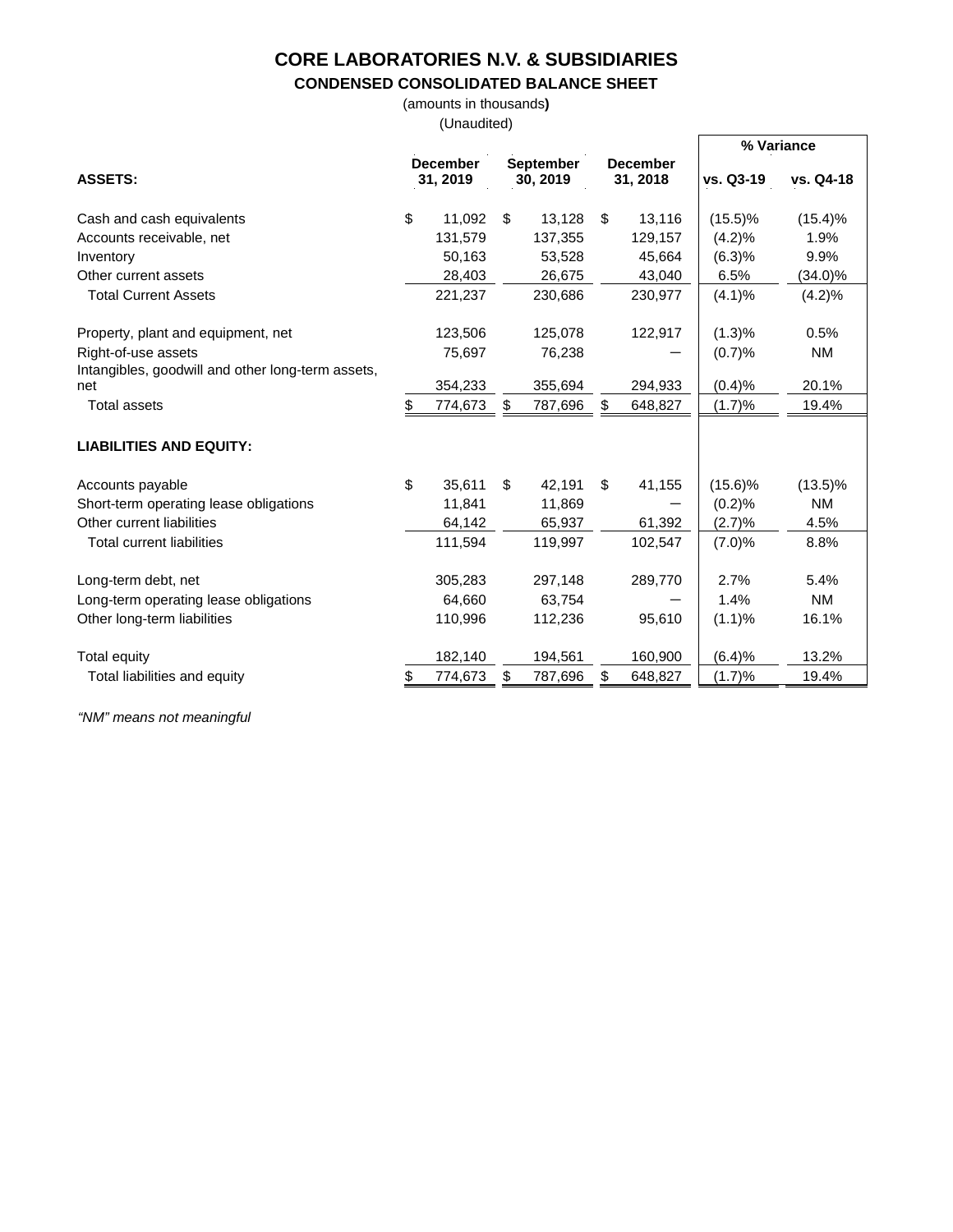# **CONDENSED CONSOLIDATED STATEMENTS OF CASH FLOWS**

(amounts in thousands)

(Unaudited)

|                                                                                    |    | December 31, 2019 | <b>Three Months Ended</b><br>September 30,<br>2019 | December 31, 2018 |           |  |
|------------------------------------------------------------------------------------|----|-------------------|----------------------------------------------------|-------------------|-----------|--|
| CASH FLOWS FROM OPERATING ACTIVITIES                                               |    |                   |                                                    |                   |           |  |
| Income from continuing operations                                                  | \$ | 10,290            | \$<br>24.210                                       | \$                | 8,594     |  |
| Income (loss) from discontinued operations                                         |    |                   | (397)                                              |                   | 408       |  |
| Net income                                                                         | \$ | 10,290            | \$<br>23,813                                       | \$                | 9,002     |  |
| Adjustments to reconcile net income to net cash                                    |    |                   |                                                    |                   |           |  |
| provided by operating activities:                                                  |    |                   |                                                    |                   |           |  |
| Stock-based compensation                                                           |    | 3,228             | 3,311                                              |                   | 15,661    |  |
| Depreciation and amortization                                                      |    | 5,536             | 5,697                                              |                   | 5,721     |  |
| Deferred income tax                                                                |    | 2,124             | (3,353)                                            |                   |           |  |
| Gain on sale of discontinued operations                                            |    |                   | 397                                                |                   |           |  |
| Accounts receivable                                                                |    | 5,733             | (2,603)                                            |                   | 14,237    |  |
| Inventory                                                                          |    | 3,310             | (4,287)                                            |                   | 1,718     |  |
| Accounts payable                                                                   |    | (5,519)           | 815                                                |                   | 819       |  |
| Other adjustments to net income                                                    |    | (3,400)           | 2,199                                              |                   | (9,257)   |  |
| Net cash provided by operating activities                                          | \$ | 21,302            | \$<br>25,989                                       | \$                | 37,901    |  |
| CASH FLOWS FROM INVESTING ACTIVITIES                                               |    |                   |                                                    |                   |           |  |
| Capital expenditures                                                               | \$ | (4, 732)          | \$<br>(5,307)                                      | -\$               | (5,678)   |  |
| Proceeds (adjustments) from sale of discontinued                                   |    |                   |                                                    |                   |           |  |
| operations                                                                         |    |                   | (1,853)                                            |                   |           |  |
| Other investing activities                                                         |    | (402)             | (437)                                              |                   | (96)      |  |
| Net cash provided by (used in) investing<br>activities                             | \$ | (5, 134)          | \$<br>(7, 597)                                     | \$                | (5,774)   |  |
| CASH FLOWS FROM FINANCING ACTIVITIES                                               |    |                   |                                                    |                   |           |  |
| Repayment of debt borrowings                                                       | \$ | (27,000)          | \$<br>(28,000)                                     | -\$               | (34,000)  |  |
| Proceeds from debt borrowings                                                      |    | 35,000            | 35,000                                             |                   | 28,000    |  |
| Dividends paid                                                                     |    | (24, 406)         | (24, 399)                                          |                   | (24, 322) |  |
| Repurchase of treasury shares                                                      |    | (1,806)           | (411)                                              |                   | (2,674)   |  |
| Other financing activities                                                         |    | 8                 |                                                    |                   | (115)     |  |
| Net cash provided by (used in) financing                                           |    |                   |                                                    |                   |           |  |
| activities                                                                         | \$ | (18, 204)         | \$<br>(17, 810)                                    | -\$               | (33, 111) |  |
| NET CHANGE IN CASH AND CASH EQUIVALENTS<br>CASH AND CASH EQUIVALENTS, beginning of |    | (2,036)           | 582                                                |                   | (984)     |  |
| period                                                                             |    | 13,128            | 12,546                                             |                   | 14,100    |  |
| CASH AND CASH EQUIVALENTS, end of period                                           | \$ | 11,092            | \$<br>13,128                                       | \$                | 13,116    |  |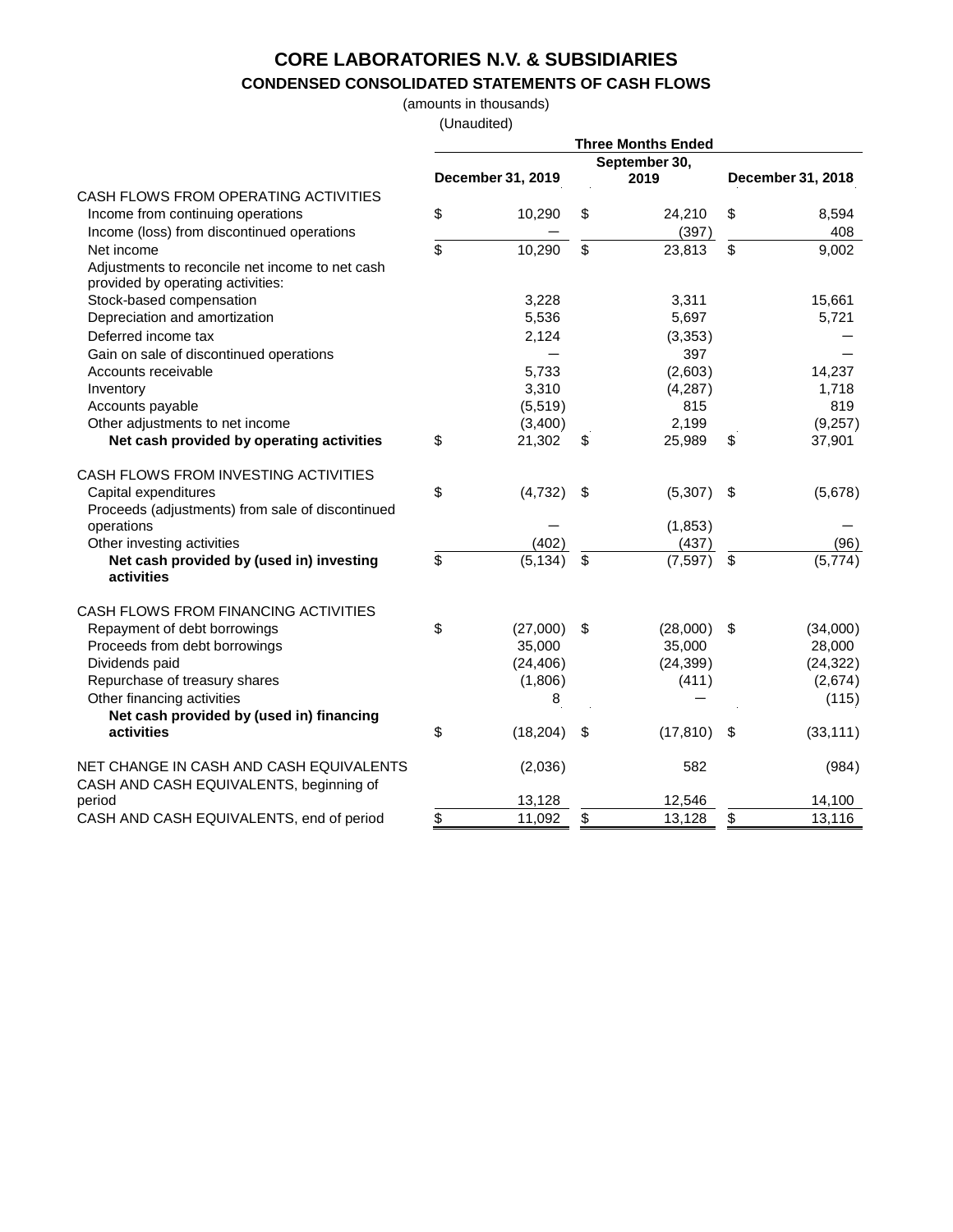## **CONDENSED CONSOLIDATED STATEMENTS OF CASH FLOWS**

(amounts in thousands) (Unaudited)

|                                                                                      | <b>Twelve Months ended</b> |                      |    |                      |
|--------------------------------------------------------------------------------------|----------------------------|----------------------|----|----------------------|
|                                                                                      |                            | December 31,<br>2019 |    | December 31,<br>2018 |
| CASH FLOWS FROM OPERATING ACTIVITIES                                                 |                            |                      |    |                      |
| Income from continuing operations                                                    | \$                         | 94,284               | \$ | 79,847               |
| Income (loss) from discontinued operations                                           |                            | 7,833                |    | (58)                 |
| Net income                                                                           | \$                         | 102,117              | \$ | 79,789               |
| Adjustments to reconcile net income to net cash provided by operating<br>activities: |                            |                      |    |                      |
| Stock-based compensation                                                             |                            | 20,879               |    | 34,194               |
| Depreciation and amortization                                                        |                            | 22,605               |    | 23,087               |
| Deferred income tax                                                                  |                            | (36, 345)            |    | 1,832                |
| Gain on sale of business                                                             |                            | (1, 154)             |    |                      |
| Gain on sale of discontinued operations                                              |                            | (8, 411)             |    |                      |
| Accounts receivable                                                                  |                            | (3, 191)             |    | 2,265                |
| Inventory                                                                            |                            | (3,892)              |    | (10, 403)            |
| Accounts payable                                                                     |                            | (3,757)              |    | (1,752)              |
| Other adjustments to net income                                                      |                            | 676                  |    | (17, 185)            |
| Net cash provided by operating activities                                            | \$                         | 89,527               | \$ | 111,827              |
| CASH FLOWS FROM INVESTING ACTIVITIES                                                 |                            |                      |    |                      |
| Capital expenditures                                                                 | \$                         | (22, 269)            | \$ | (21, 741)            |
| Proceeds from sale of business                                                       |                            | 2,980                |    |                      |
| Proceeds from sale of discontinued operations                                        |                            | 14,789               |    |                      |
| Business acquisitions, net of cash acquired                                          |                            |                      |    | (47, 314)            |
| Other investing activities                                                           |                            | (1, 177)             |    | (1,584)              |
| Net cash used in investing activities                                                | \$                         | (5,677)              | \$ | (70, 639)            |
| CASH FLOWS FROM FINANCING ACTIVITIES                                                 |                            |                      |    |                      |
| Repayment of debt borrowings                                                         | \$                         | (123,000)            | \$ | (114,000)            |
| Proceeds from debt borrowings                                                        |                            | 138,000              |    | 178,000              |
| Dividends paid                                                                       |                            | (97, 574)            |    | (97, 251)            |
| Repurchase of treasury shares                                                        |                            | (3,300)              |    | (7, 451)             |
| Other financing activities                                                           |                            |                      |    | (1,760)              |
| Net cash used in financing activities                                                | \$                         | (85, 874)            | \$ | (42, 472)            |
| NET CHANGE IN CASH AND CASH EQUIVALENTS                                              |                            | (2,024)              |    | (1, 284)             |
| CASH AND CASH EQUIVALENTS, beginning of period                                       |                            | 13,116               |    | 14,400               |
| CASH AND CASH EQUIVALENTS, end of period                                             | \$                         | 11,092               | \$ | 13,116               |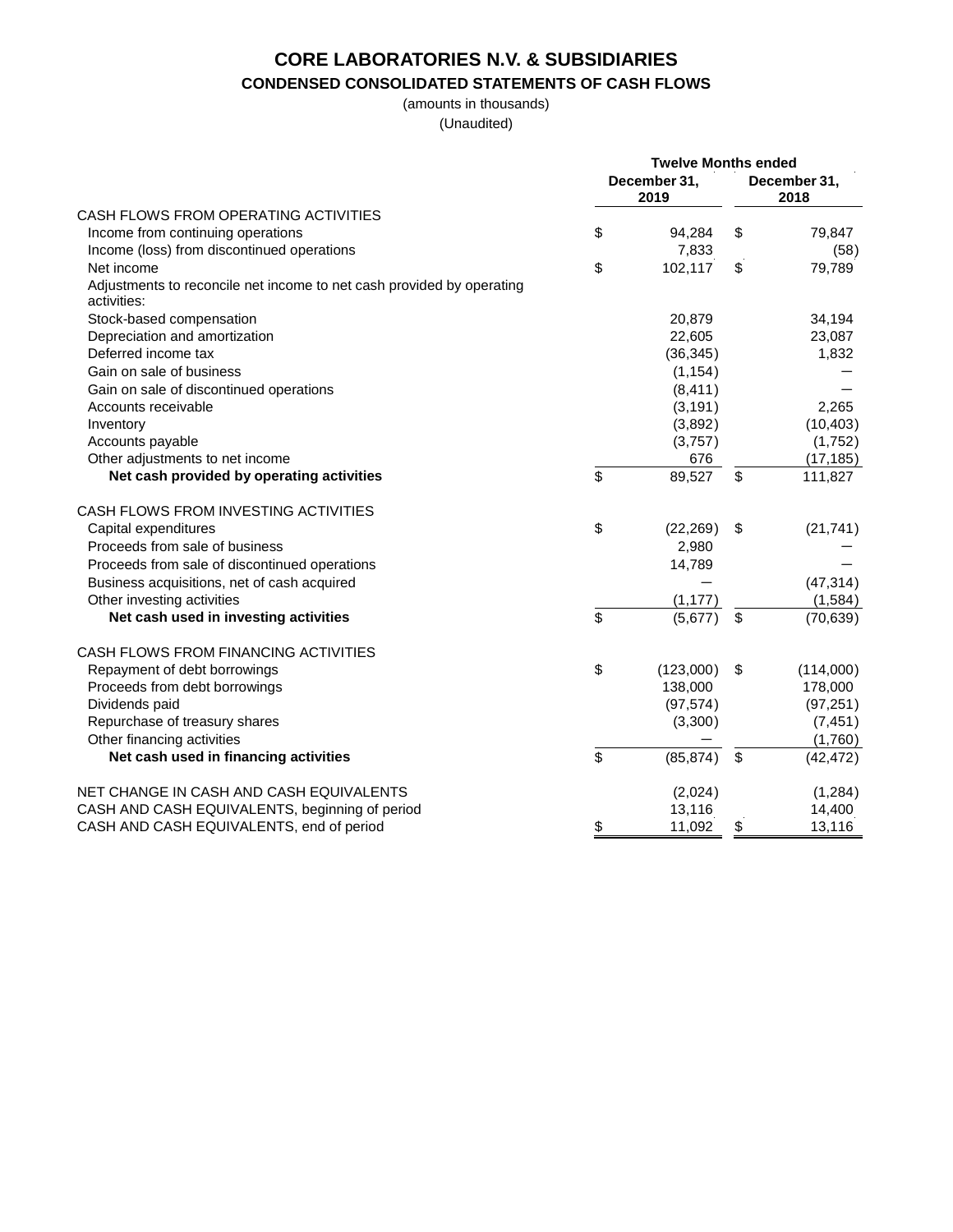### **Non-GAAP Information**

Management believes that the exclusion of certain income and expenses enables it to evaluate more effectively the Company's operations period-over-period and to identify operating trends that could otherwise be masked by the excluded Items. For this reason, we use certain non-GAAP measures that exclude these Items; and we feel that this presentation provides a clearer comparison with the results reported in prior periods. The non-GAAP financial measures should be considered in addition to, and not as a substitute for, the financial results prepared in accordance with GAAP, as more fully discussed in the Company's financial statement and filings with the Securities and Exchange Commission.

### **Reconciliation of Operating Income, Income from Continuing Operations and Earnings Per Diluted Share from Continuing Operations**

(amounts in thousands, except per share data) (Unaudited)

|                                  | <b>Operating Income from Continuing Operations</b><br><b>Three Months Ended</b> |        |                       |                      |   |        |  |  |
|----------------------------------|---------------------------------------------------------------------------------|--------|-----------------------|----------------------|---|--------|--|--|
|                                  | December 31,                                                                    |        | September 30,<br>2019 | December 31,<br>2018 |   |        |  |  |
| GAAP reported                    |                                                                                 | 21.055 | S                     | 31.207               | S | 17.978 |  |  |
| Stock compensation <sup>1</sup>  |                                                                                 |        |                       |                      |   | 10,012 |  |  |
| Cost reduction and other charges |                                                                                 | 2,578  |                       |                      |   |        |  |  |
| Foreign exchange losses (gains)  |                                                                                 | 1,359  |                       | 569                  |   | 457    |  |  |
| Excluding specific items         |                                                                                 | 24,992 |                       | 31.776               | c | 28,447 |  |  |

|                                   | <b>Income from Continuing Operations</b><br><b>Three Months Ended</b> |        |                       |                      |   |        |  |  |  |
|-----------------------------------|-----------------------------------------------------------------------|--------|-----------------------|----------------------|---|--------|--|--|--|
| GAAP reported                     | December 31,<br>2019                                                  |        | September 30,<br>2019 | December 31,<br>2018 |   |        |  |  |  |
|                                   | S                                                                     | 10.290 | \$                    | 24.210               | S | 8,594  |  |  |  |
| Stock compensation                |                                                                       |        |                       |                      |   | 9,165  |  |  |  |
| Cost reduction and other charges  |                                                                       | 2.062  |                       |                      |   |        |  |  |  |
| Foreign exchange losses (gains)   |                                                                       | 1,087  |                       | 455                  |   | 274    |  |  |  |
| Impact of higher (lower) tax rate |                                                                       | 3,684  |                       | (2, 172)             |   | 3,059  |  |  |  |
| Excluding specific items          |                                                                       | 17,123 |                       | 22,493               |   | 21,092 |  |  |  |

#### **Earnings Per Diluted Share from Continuing Operations Three Months Ended**

| GAAP reported                       | December 31,<br>2019 |      | September 30,<br>2019 | December 31,<br>2018 |   |      |
|-------------------------------------|----------------------|------|-----------------------|----------------------|---|------|
|                                     |                      | 0.23 | \$                    | 0.54                 | S | 0.19 |
| Stock compensation                  |                      |      |                       |                      |   | 0.21 |
| Cost reduction and other charges    |                      | 0.05 |                       |                      |   |      |
| Foreign exchange losses (gains)     |                      | 0.02 |                       | 0.01                 |   | 0.01 |
| Impact of higher (lower) tax rate 2 |                      | 0.08 |                       | (0.05)               |   | 0.07 |
| Excluding specific items            |                      | 0.38 |                       | 0.50                 |   | 0.48 |
|                                     |                      |      |                       |                      |   |      |

*(1) Stock compensation expense recognized pursuant to FASB ASC 718 "Stock Compensation" associated with executives reaching eligible retirement age.*

*(2) 2019 Quarter 3 and 4 include adjustments to reflect tax expense at a normalized rate of 20%. 2018 Quarter 4 includes adjustments to reflect tax expense at a normalized rate of 15%.*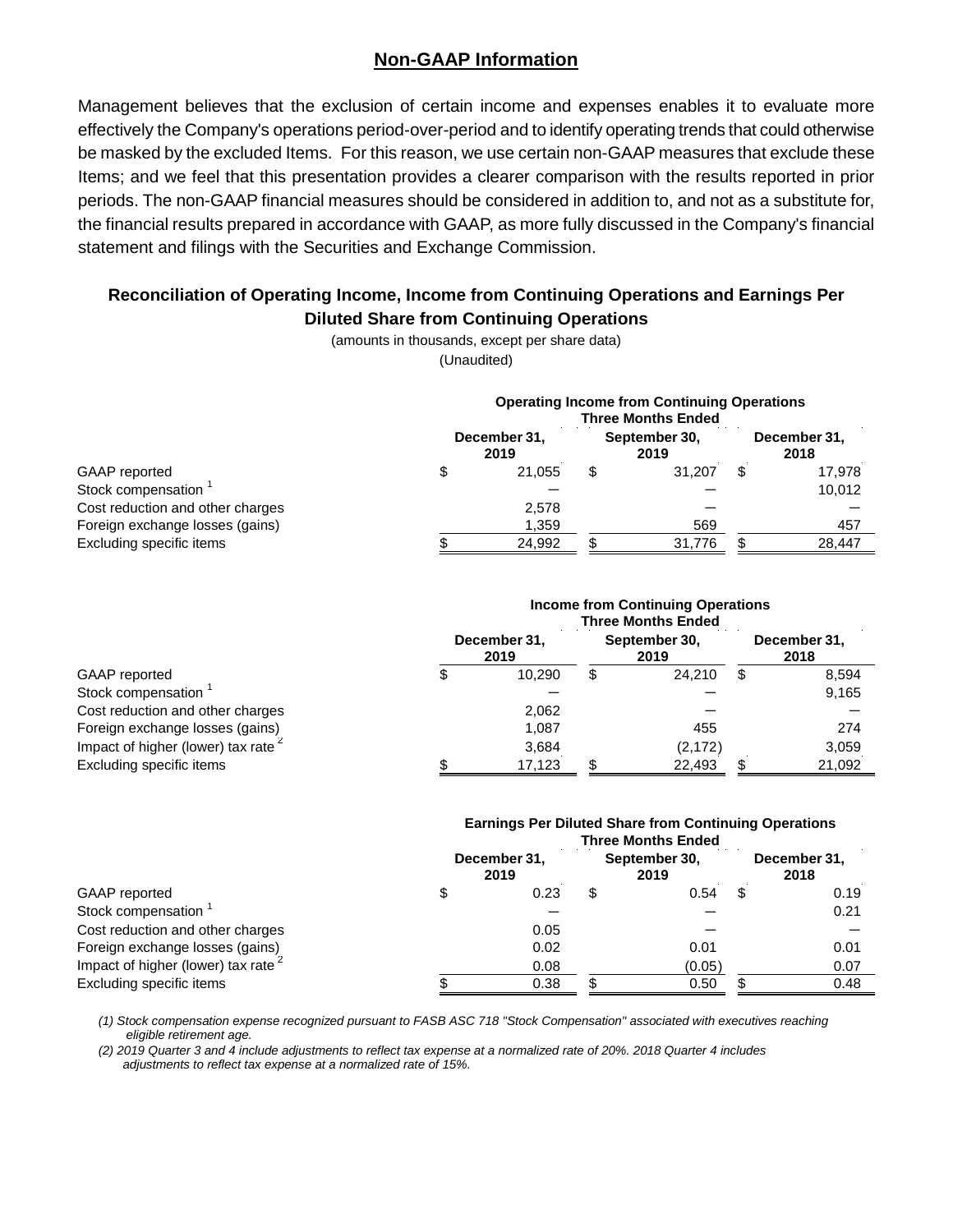#### **Segment Information**

(amounts in thousands) (Unaudited)

|                                  | <b>Operating Income from Continuing Operations</b><br>Three Months Ended December 31, 2019 |                                        |  |                                         |  |                               |  |  |
|----------------------------------|--------------------------------------------------------------------------------------------|----------------------------------------|--|-----------------------------------------|--|-------------------------------|--|--|
|                                  |                                                                                            | <b>Reservoir</b><br><b>Description</b> |  | <b>Production</b><br><b>Enhancement</b> |  | <b>Corporate and</b><br>Other |  |  |
| GAAP reported                    |                                                                                            | 14.248                                 |  | 6.586                                   |  | 221                           |  |  |
| Foreign exchange losses          |                                                                                            | 649                                    |  | 425                                     |  | 285                           |  |  |
| Cost reduction and other charges |                                                                                            | 2.109                                  |  | 469                                     |  |                               |  |  |
| Excluding specific items         |                                                                                            | 17,006                                 |  | 7,480                                   |  | 506                           |  |  |

#### *Return on Invested Capital*

Return on Invested Capital ("ROIC") is based on Bloomberg's calculation on the trailing four quarters from the most recently reported quarter and the balance sheet of the most recent reported quarter, and is presented based on our belief that this non-GAAP measure is useful information to investors and management when comparing our profitability and the efficiency with which we have employed capital over time relative to other companies. ROIC is not a measure of financial performance under GAAP and should not be considered as an alternative to net income.

ROIC of 20.2% is defined by Bloomberg as Net Operating Profit ("NOP") of \$94 million plus Cash Operating Tax Benefit ("COT") of \$14 million divided by Total Invested Capital ("TIC") of \$533 million, where NOP is defined as GAAP net income before minority interest plus the sum of income tax expense, interest expense, and pension expense less pension service cost and COT is defined as income tax expense plus the sum of the change in net deferred taxes, and the tax effect on interest expense and TIC is defined as GAAP stockholder's equity plus the sum of net long-term debt, allowance for doubtful accounts, net balance of deferred taxes, income tax payable, and other charges.

### *Free Cash Flow*

Core uses the non-GAAP measure of free cash flow to evaluate its cash flows and results of operations. Free cash flow is an important measurement because it represents the cash from operations, in excess of capital expenditures, available to operate the business and fund non-discretionary obligations. Free cash flow is not a measure of operating performance under GAAP, and should not be considered in isolation nor construed as an alternative consideration to operating income, net income, earnings per share, or cash flows from operating, investing, or financing activities, each as determined in accordance with GAAP. Free cash flow should not be considered a measure of liquidity. Moreover, since free cash flow is not a measure determined in accordance with GAAP and thus is susceptible to varying interpretations and calculations, free cash flow as presented may not be comparable to similarly titled measures presented by other companies.